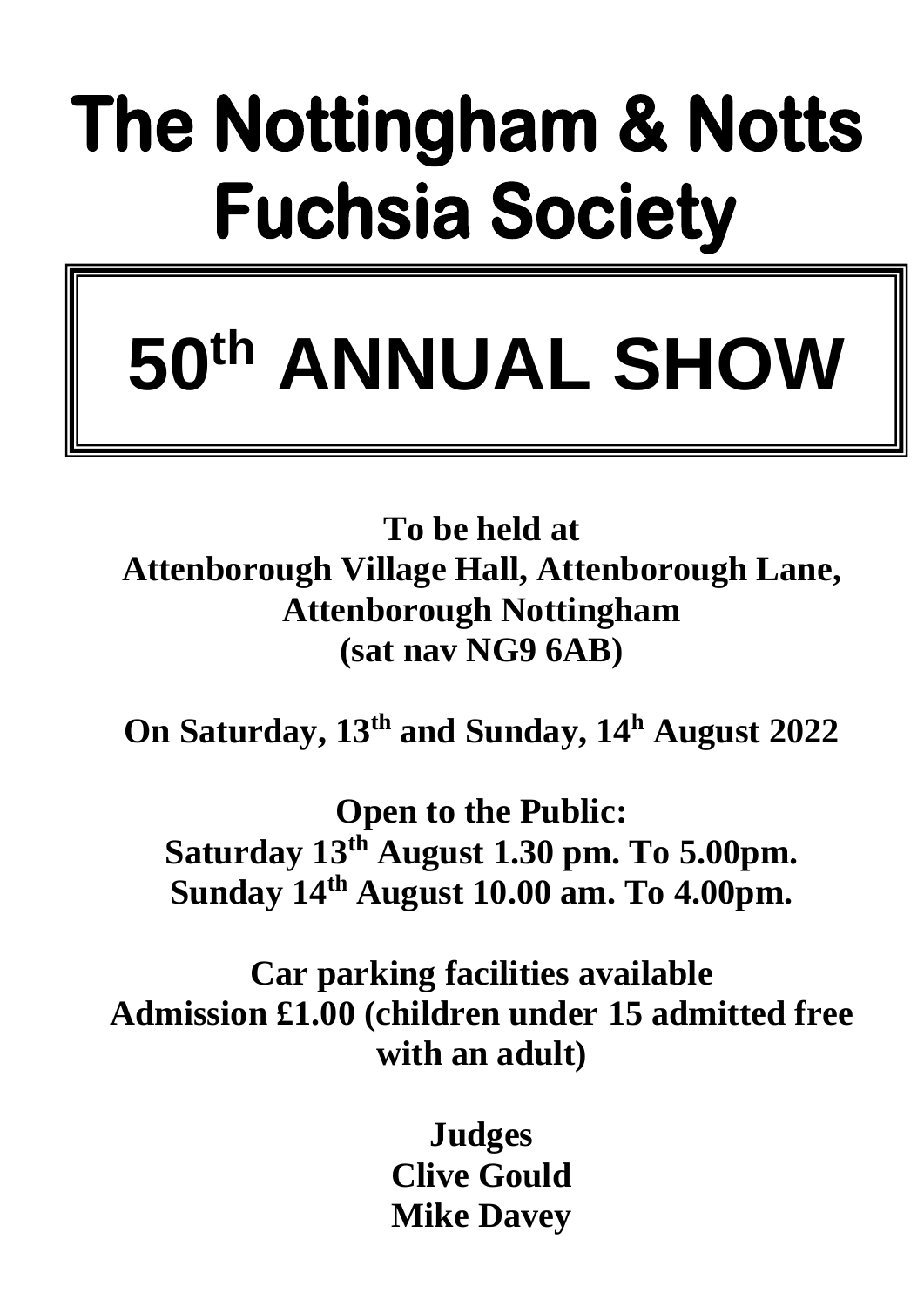The British Fuchsia Society Rule Book & Guidelines issued in 2018 (primrose yellow) will apply to this show together with the following conditions & rules.

# **IMPORTANT NOTICE**

*All exhibitors please note*

Your attention is drawn to the change in definition G (c). Colour of hanging pots*.*

Two new (2022 only) classes have been introduced to celebrate our 50th Show.

# Class 21a

### $\mathcal{R}$

# Class<sub>52</sub>

This exhibit to be grown from the free cutting provided to members at the February 2022 meeting.

Members Classes are open to all amateurs who are members of the Nottingham and Notts Fuchsia Society.

*This rule to be applied at the discretion of the Show Committee*.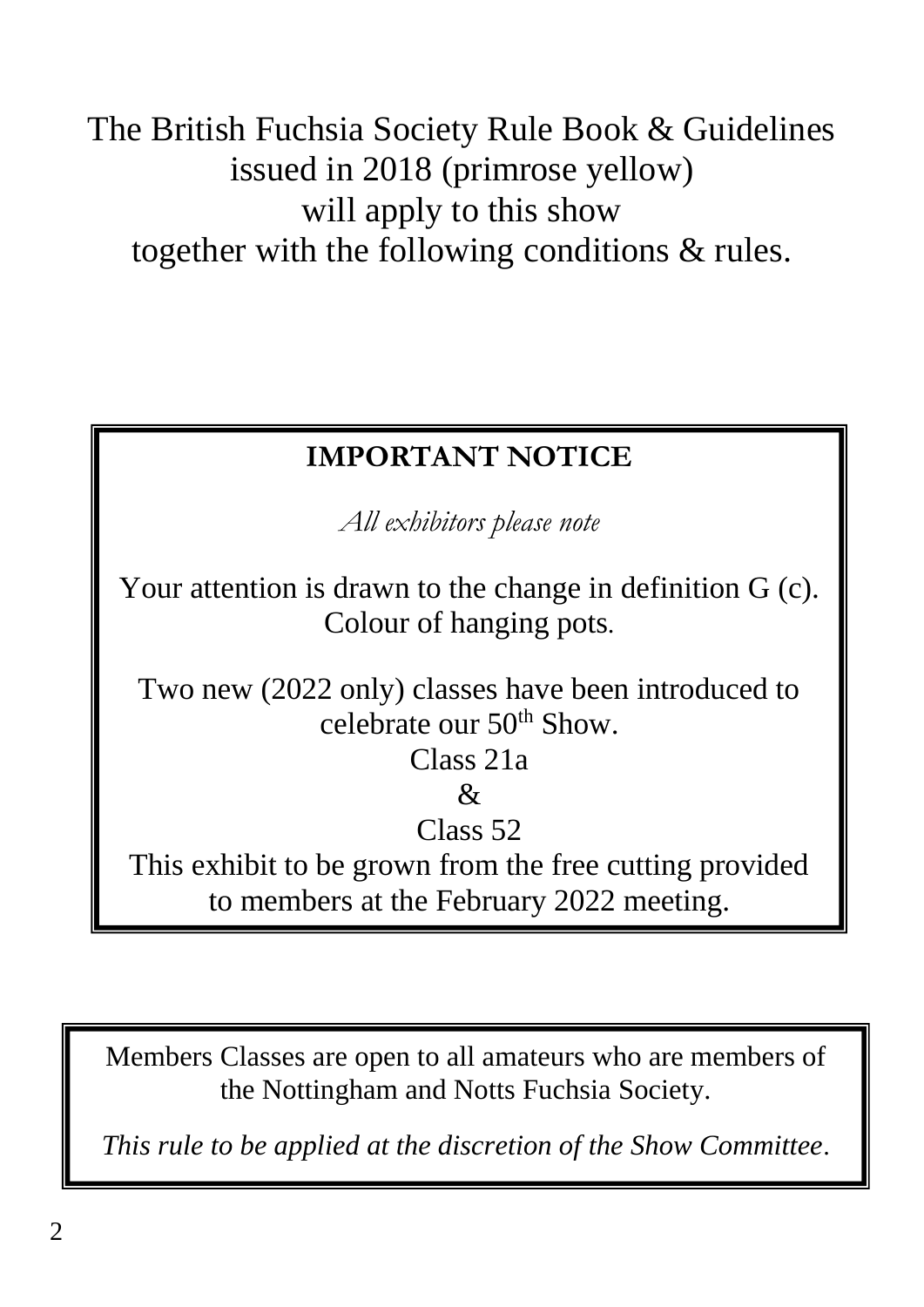# **CONDITIONS FOR EXHIBITORS**

- 1. ENTRIES Entries must be made on the official entry form. All entries must be received by 10-15am on Saturday of show.
- 2. STAGING Exhibits may be staged on Friday 5pm to 7pm and Saturday 7.15am to 10.15am (booking in Saturday from 7.45am). No plants to be brought on site before 5pm Friday.
- 3. NAMING Exhibitors own name cards are not permitted. A standard card for this purpose to be obtained from the show secretary at the time of staging.

All exhibits must be correctly and legibly named where possible. Errors in naming will not disqualify an exhibit. If an exhibitor does not know the name of the cultivar it should be labelled "Name Unknown".

- 4. QUANTITY No limit to the number of entries in each class unless otherwise stated.
- 5. REMOVAL OF EXHIBITS No exhibit may be removed before 4.00pm on Sunday BUT NOT UNTIL THE SIGNAL FROM THE SHOW MANAGER after all visitors have left the hall.
- 6. JUDGING Judging will commence at 10.30am prompt on Saturday.

Whilst Judging is in progress all persons, except the Judges, Stewards, Show Organiser and volunteers who record results and write cards, and any others given duties by the Show Organiser, must retire from the show area.

Exhibitors are not allowed to re-enter the show area until judging is complete.

- 7. PROTESTS Any protests must be made in writing to the show secretary within 2 hours of the opening of the show. Protests to be considered by the show manager and two stewards. Their decision will be final.
- 8. AWARDS Awards will be presented at a future members meeting.
- **9. Classes marked with \* must be bush or shrub trained – see definitions A & B.**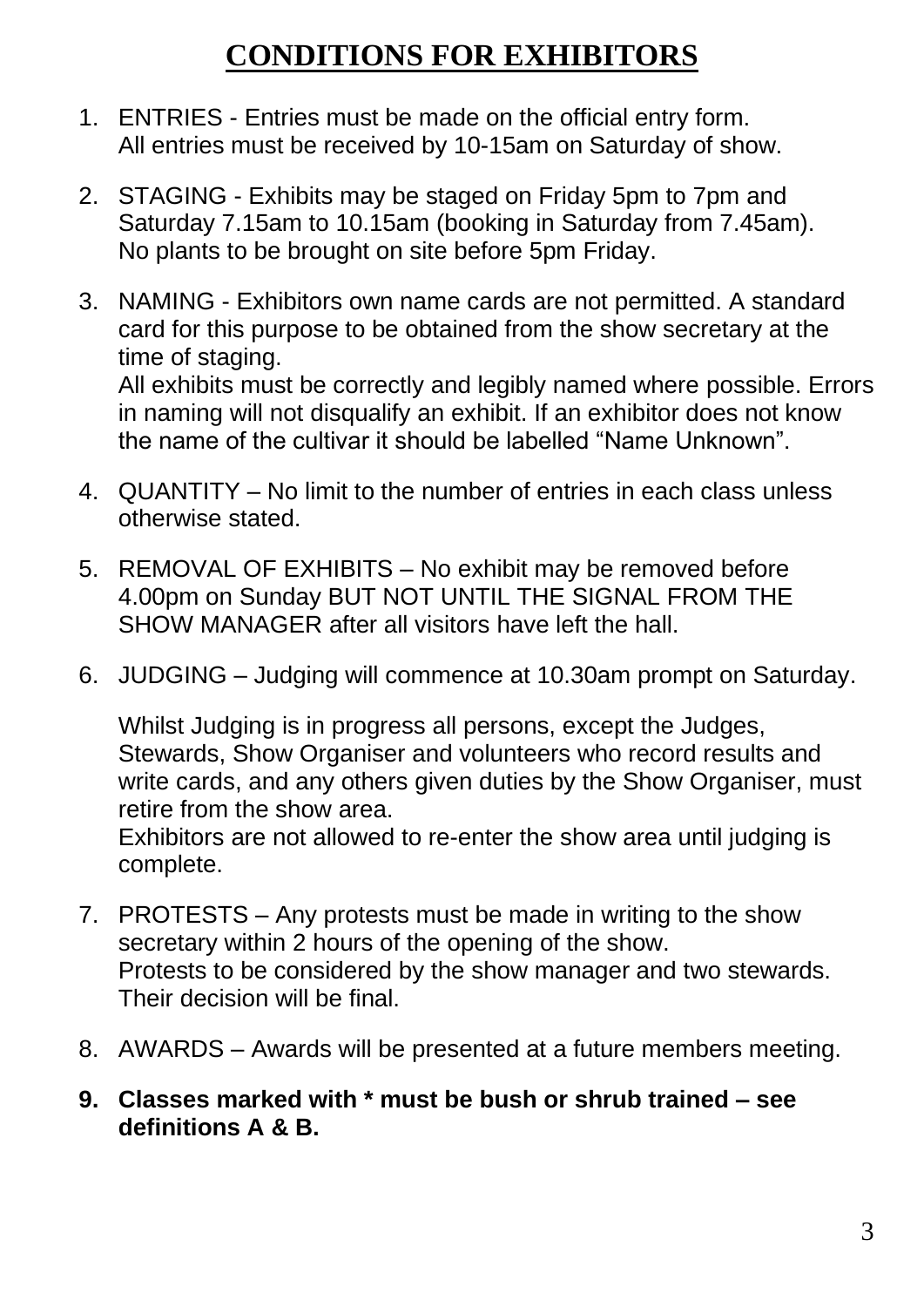- 10. All plants must be the property of the Exhibitor and have been in his/her possession for at least three months prior to the Show. This also applies to plants from which flowers are taken for the flower boards.
- 11. Plants must not be potted up or down for the purpose of exhibiting in the show, although changing from a dirty one to a clean one of the same size is allowed.
- 12. All plants exhibited in the classes with Hardies, Triphyllas and Species, **MUST** be on the current BFS Show Bench Lists. All exhibited plants **MUST** be named correctly and **SHOULD** be correctly spelt. Any incorrect plant names **MUST** be corrected before judging. Misspelt plant names will be down pointed.

**Notes:** (a) Plants in the Section Encliandra may not be shown in the classes for Species.

(b) Also plants listed in nursery catalogues as Species are not necessarily correct.

- 13. A Wall pot must be **commercially manufactured**, made of plastic, the back of the pot not to exceed 36cm (14")
- 14. Any exhibit having a greater or lesser number of plants than specified will be disqualified.
- 15. Raising of exhibits is not allowed, except in Multi-Pot classes where they may be lifted using saucers or pots to a maximum height of the pot being shown. However, plants with flowers that trail below the lower bottom of the pot may be lifted sufficiently so that the flowers hang freely.
- 16. If there is a tie for first place, the first and second prize money will be divided equally. In a tie for second place, the second and third place money will be divided equally.
- 17. Judges may withhold awarding any prize if the exhibit/s in a class is not of an acceptable standard.
- 18. Whilst every reasonable precaution will be taken, the Nottingham & Notts Fuchsia Society does not hold itself responsible for the loss of, or damage to any exhibits before, during or after the show. All exhibits are shown at the exhibitor's own risk.
- 19. Any matter not provided for in the Society rules will be dealt with by the Committee whose decision will be final.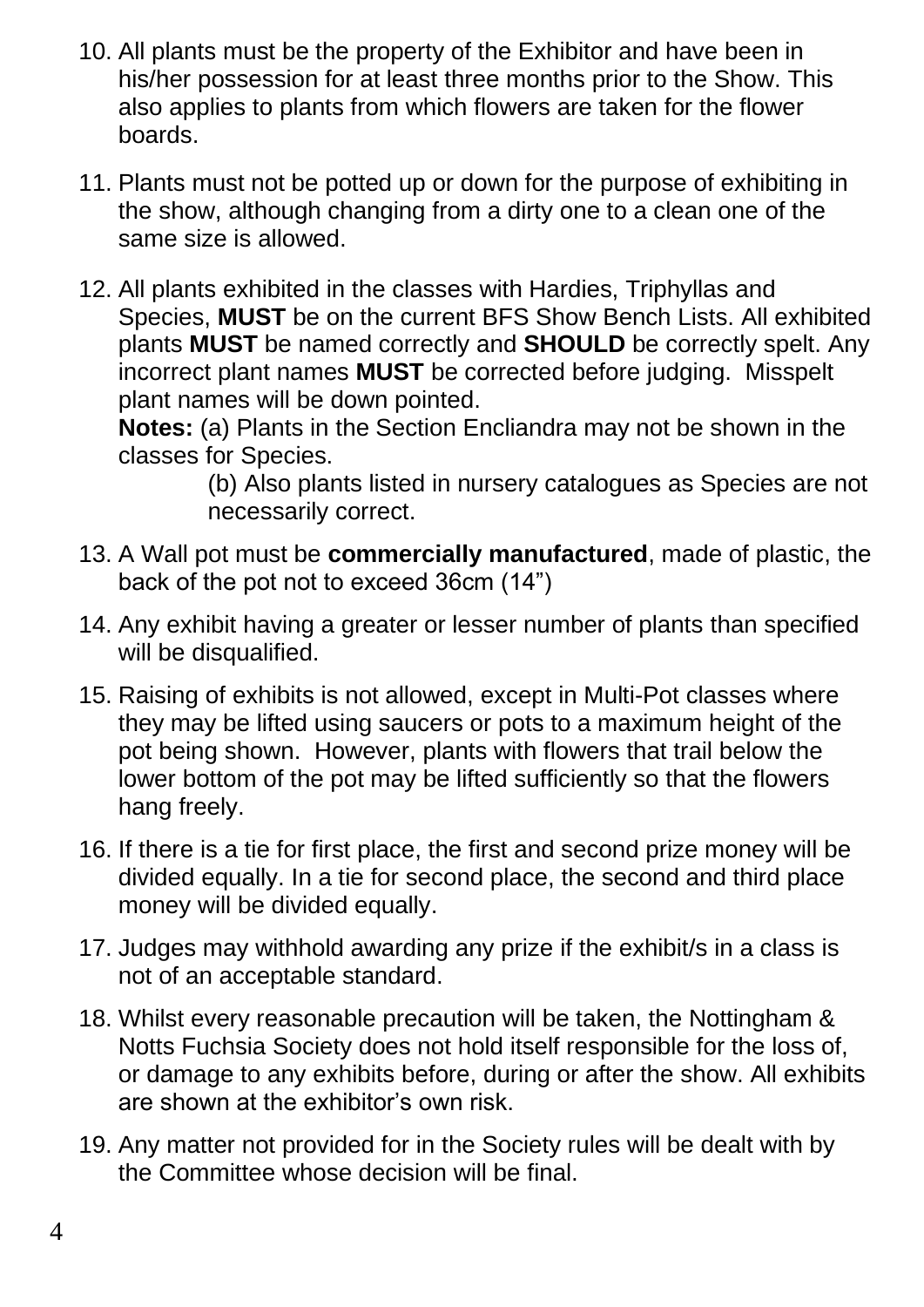## **The British Fuchsia Society Show Definitions**

- **A. Bush:** A bush is a plant which must be seen to have developed on a single stem not less than 1cm (0.39") and not exceeding 4cm (1.5"). The entire plant should be covered with an abundance of healthy foliage and flower. The plant should present a balanced shape when viewed from all sides.
- **B. Shrub:** A shrub is an exhibit with more than one shoot emerging from below compost level. It can also be grown from more than one plant. The entire shrub should be covered with an abundance of healthy foliage and flower. The exhibit should present a balanced shape when viewed from all sides.
- **C.** A **Full Basket** is to be top planted only and may contain more than one plant. Growth should fill the centre and top of the basket and surge over the edge in a sweeping cascade. Uniform growth with an abundance of healthy foliage and flower should continue to at least the depth of the basket and be evenly distributed from the crown to the end of the trailing growths. The exhibit is to be viewed from the top and sides when displayed in an elevated position. The container should not be visible when viewed at eye level.

A full basket must be **commercially manufactured** as a hanging basket. The top must be circular in shape, should be not less than **30cm** (12") and not exceed **41cm** (16"), the maximum depth allowed is **25cm** (10").

**NB** Full baskets may have flat bottoms, solid bases and straight sides.

A **Half Basket** is to be top planted only and may contain more than one plant. Growth should fill the centre and top of the half basket and surge over the edge in a sweeping cascade. Uniform growth with an abundance of healthy foliage and flower should continue to at least the depth of the basket and be evenly distributed from the crown to the end of the trailing growths. The exhibit is to be viewed from the top, front and sides when displayed in an elevated position. The container should not be visible when viewed at eye level.

The basket must be **commercially manufactured** as a half basket. The top must be semi-circular in shape with the rear not exceeding 41cm in width (16"); the maximum depth allowed is 25cm (10")

**NB** Half baskets may have flat bottoms, solid bases and flat sides.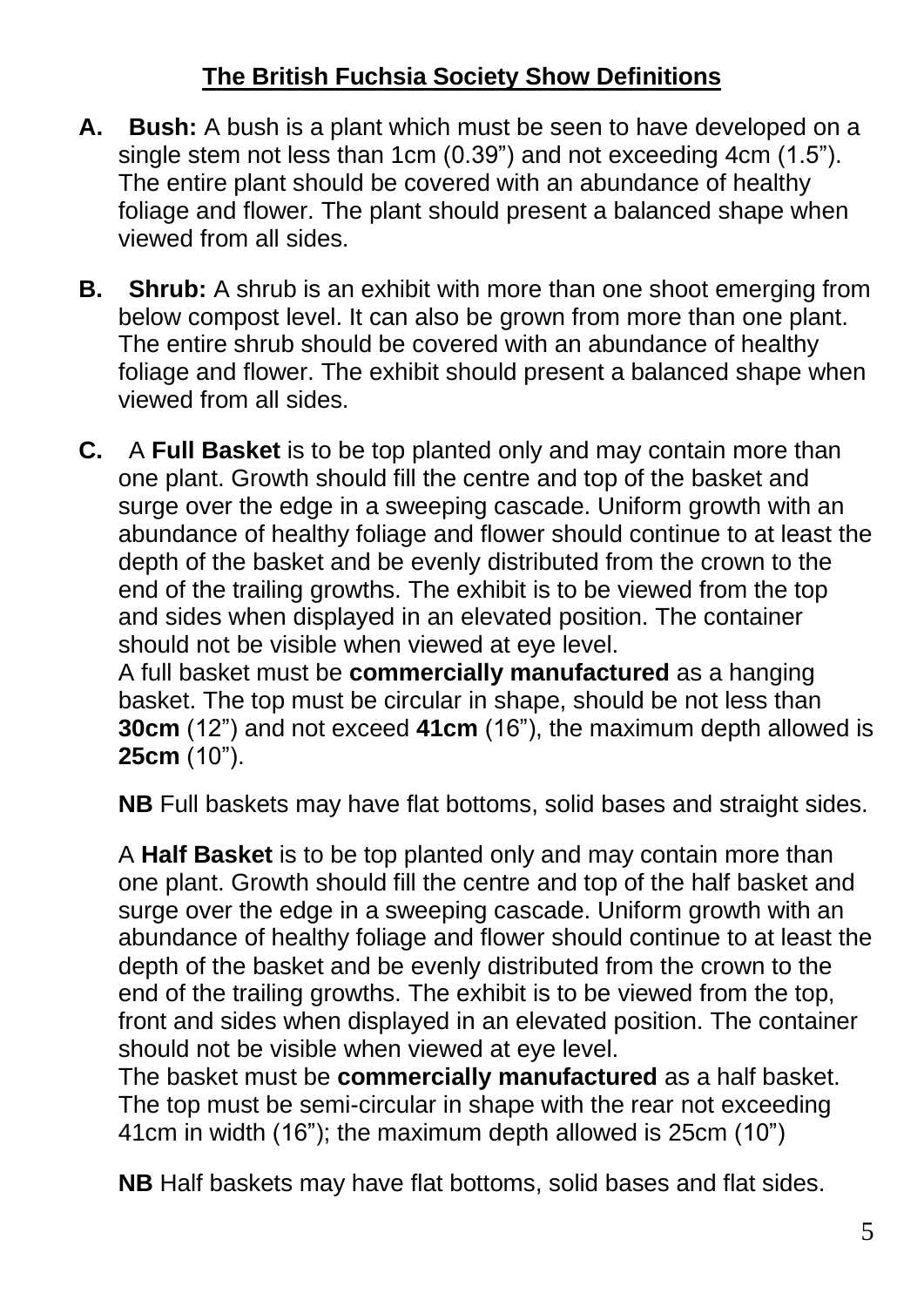- **D.** Stakes and ties are allowed but should be inconspicuous. **A framework**, however fashioned, is **not** allowed for Bush, Shrub, Baskets (full or half). Hanging pots, Small Pot Culture Baskets and all Standards. A framework however, may be used to support or train other shapes, e.g. Fans, Espaliers, Rings etc. – *as in the current rule book classification.*
- **E.** A **Full Standard** must not be less than **76cm,** nor more than **107cm**. 30 inches 42 inches A **Half Standard** must not be less than **46cm,** nor more than **76cm.**  18 inches 30 inches

#### A **Quarter Standard**

must not be less than **25cm**, nor more than **46cm.** 10 inches 18 inches A **Mini Standard** must not be less than **15cm,** nor more than **25cm.**  6 inches 10 inches

These dimensions refer to the length of clear stem between the compost level and the underside of first branch on the stem.

Note: Standards should only have one stake per stem

**F. Plant pots:** The vertical height of pots up to 18cm **must not** exceed the diameter at the top and the pot must have a distinct taper. The diameter of a pot is the inside, measurement as near to the top as possible. The colour of the pots **must** be terracotta. The more straight sided "containers" or "shrub" pots are excluded. **NB** The vertical height of pots over 18cm diameter may exceed the diameter at the top and may have a rolled top rim and/or surface decoration. Clay pots will be measured across the internal diameter at the top of the pot allowing for "out of shape".

**Saucers:** It is expected that that all plants staged will have an appropriately sized terracotta coloured saucer under each pot.

- **G. Hanging pots**: A hanging pot must be one which is **commercially manufactured** as a hanging pot. Ordinary plant pots with hangers are prohibited. Only Green colour hanging pots may be used. **NB (a)** Hanging pots must have solid sides, **(b)** Refer to the Schedule for sizes, **(c)** Must be green in colour.
- **H. Triphylla Type**: See the current BFS Show Bench Triphylla List. **NB** Any other Triphylla type not included in the list may be exhibited in Class 51.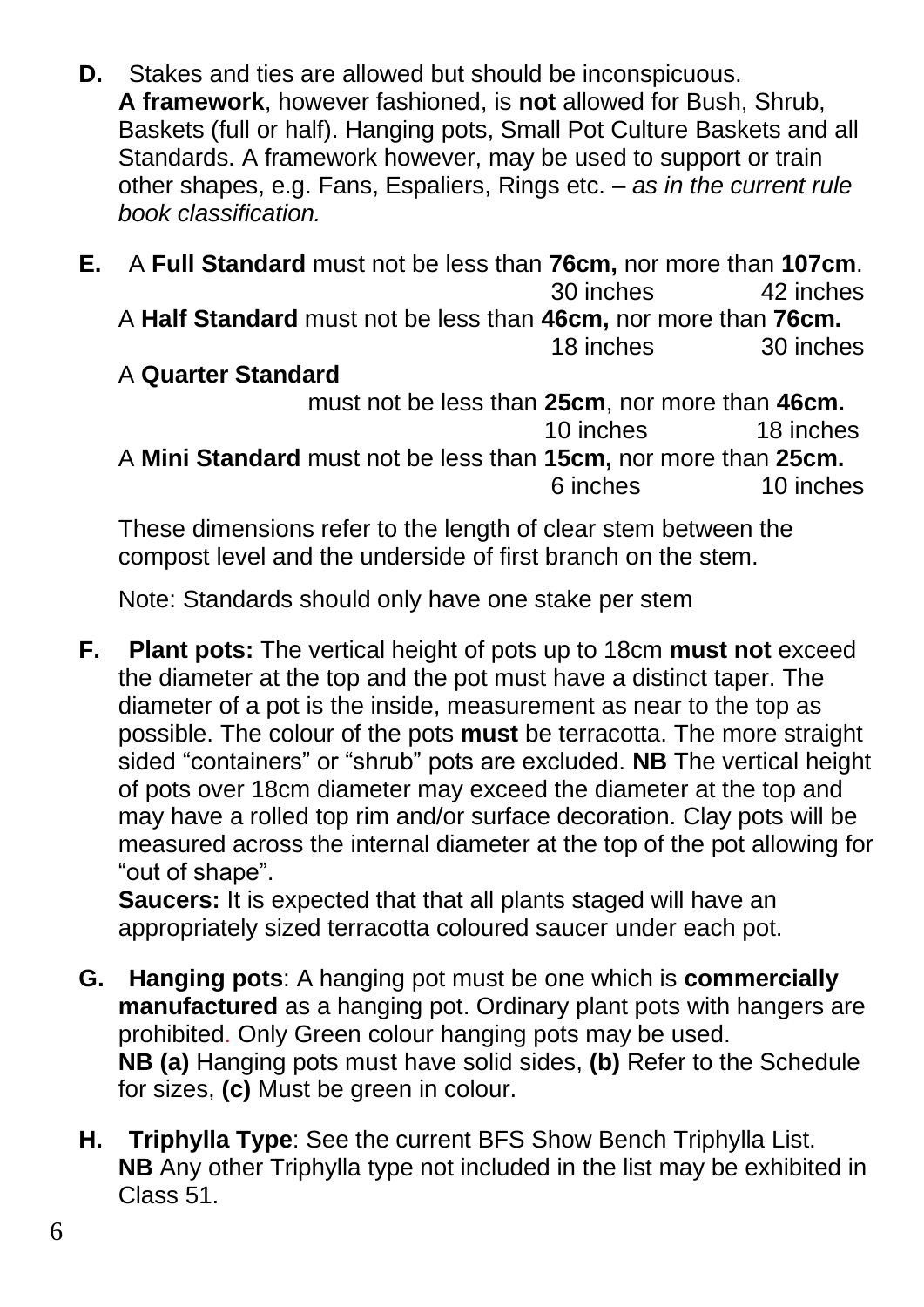- **I. Encliandra Types** are those sometimes referred to as Breviflorae and have their origins in the Section Encliandra. Encliandra types cannot be exhibited in Species classes.
- **J.** A **Fuchsia Flower** normally has four sepals. It is, however, appreciated that some cultivars habitually throw blooms with more or less than four sepals. This **must not** be treated as a cultural fault. **NB** Flowers in flower board classes must have four sepals.
- **K.** A **Single Flower** has four petals. A **Semi Double Flower** has five to seven petals. A **Double Flower** has eight or more petals. **NB** Semi double flowered fuchsias **must** be exhibited in single flowered or any cultivar classes.
- **L. Small Pot Culture** allows any type of growth **other than** Bush, Shrub or Single Stemmed Standard. E.g. Baskets, Espalier, Fan, Pillar, Conical, Pyramid, Ring, Decorative Standard or any other shape. **Pot size** for all classes except baskets should not exceed **14cm** (5.5"). **Baskets** should not exceed **15.4cm** (6") diameter at the top**, 9cm**  (3.5") in depth, be circular in shape, of open mesh construction and may have a flat bottom.

**NB** In this class the exhibitor may use their own stand, but these must not be taken into account when judging.

- **M. Unusual Cultivar Class**: This class is designed to allow what are considered the more unusual cultivars e.g. Interspecific types and cultivars that show uncommon characteristics. The good spirit of the exhibitor and the judge will make this possible. **NB** This class is not intended for plants that can be exhibited elsewhere in the show, no matter how difficult they are to grow or shape.
- **N.** A **Beginner** is an exhibitor who has not won a First, Second or Third Prize at any previous years BFS / Affiliated Society show.
- **O.** A **Novice** is an exhibitor who has not won a First Prize, with the exception of the Beginners Class at any previous years BFS / Affiliated Society show.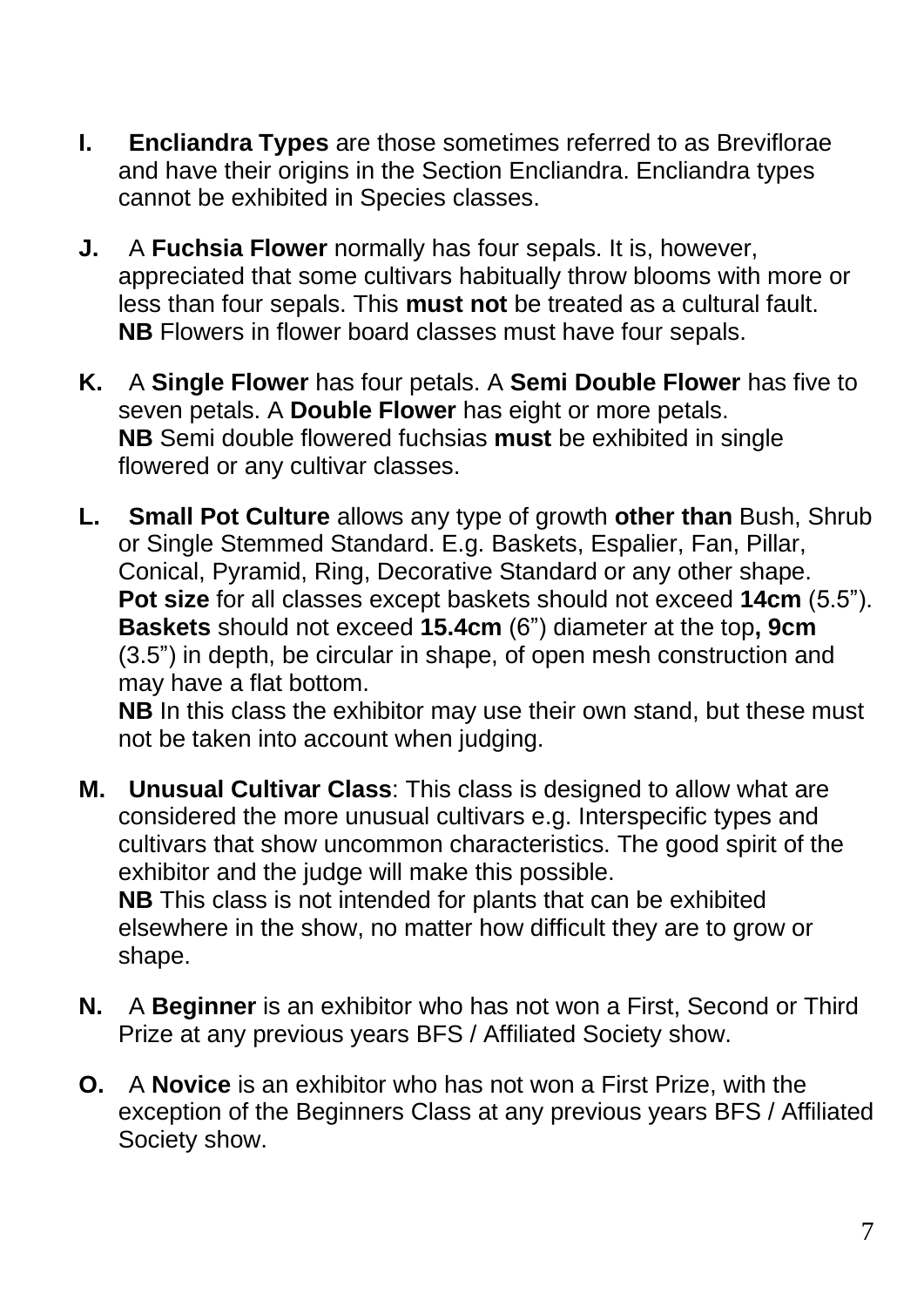#### **SCHEDULE OF CLASSES**

| Class                       | Description                |                  | Pot Size              |
|-----------------------------|----------------------------|------------------|-----------------------|
| <b>Beginners Class Open</b> |                            | See Definition N |                       |
| $1*$                        | 1 Fuchsia Pot any cultivar |                  | Max $165$ mm $(6.5")$ |
| <b>Novice Class Open</b>    |                            | See Definition O |                       |
| $2.*$                       | 1 Fuchsia Pot any cultivar |                  | Max $165$ mm $(6.5")$ |
| <b>Ladies Class Open</b>    |                            |                  |                       |
| $3.*$                       | 1 Fuchsia Pot any cultivar |                  | Max $165$ mm $(6.5")$ |
|                             |                            |                  |                       |
|                             |                            |                  |                       |

# **OPEN CLASSES**

| 5.     | 1 Hanging basket of Fuchsias only               |                            |
|--------|-------------------------------------------------|----------------------------|
|        | See Definition C                                | Max 406mm $(16)$           |
| 6.     | 1 Half basket of Fuchsias only                  |                            |
|        | See Definition C, Rear of basket not to exceed  | Max 406mm (16").           |
| 7.     | 1 Full or half standard Fuchsia, any cultivar.  | Any Size Pot               |
|        | See Definition E                                |                            |
| $8.*$  | 5 Pots distinctly different cultivars, Single   | Max $140$ mm $(5.5")$      |
|        | and/or Double                                   |                            |
| $9.*$  | 3 Pots distinctly different cultivars, Single   | Max $165$ mm $(6.5")$      |
|        | and/or Double                                   |                            |
| $10.*$ | 1 Triphylla Fuchsia (as per B.F.S. list)        | Any Size Pot               |
| 11.    | 1 Mini standard Fuchsia, any cultivar           | Max 140mm (5.5")           |
|        | See Definition E                                |                            |
| $12.*$ | 3 Pots distinctly different cultivars, Single   | Max 90mm (3.5")            |
|        | and/or Double                                   |                            |
| $13.*$ | 2 Pots same cultivar to be judged as a matching | Max $152mm(6")$            |
|        | pair                                            |                            |
| $14.*$ | 1 Pot hardy cultivar (as per B.F.S. list)       | Max $165$ mm $(6.5")$      |
|        | Should have natural appearance                  |                            |
| 15.    | 1 Quarter standard Fuchsia, any cultivar        | Any Size Pot               |
|        | See Definition E                                |                            |
| 16.    | 1 Exhibit small pot culture, pyramids, pillars, | Max $140 \text{mm} (5.5")$ |
|        | espalier and fans or circles or any shape other |                            |
|        | than a bush or shrub.                           | Baskets should not         |
|        | See Definition L                                | exceed $152mm(6")$         |
| $17.*$ | 1 Fuchsia single or double, any Bob Pacey       | Max $152mm(6")$            |
|        | cultivar                                        |                            |
| 18.    | 6 Flowers in six distinct cultivars, single     | Display box provided       |
| 19.    | 6 Flowers in six distinct cultivars, double     | Display box provided       |
|        |                                                 |                            |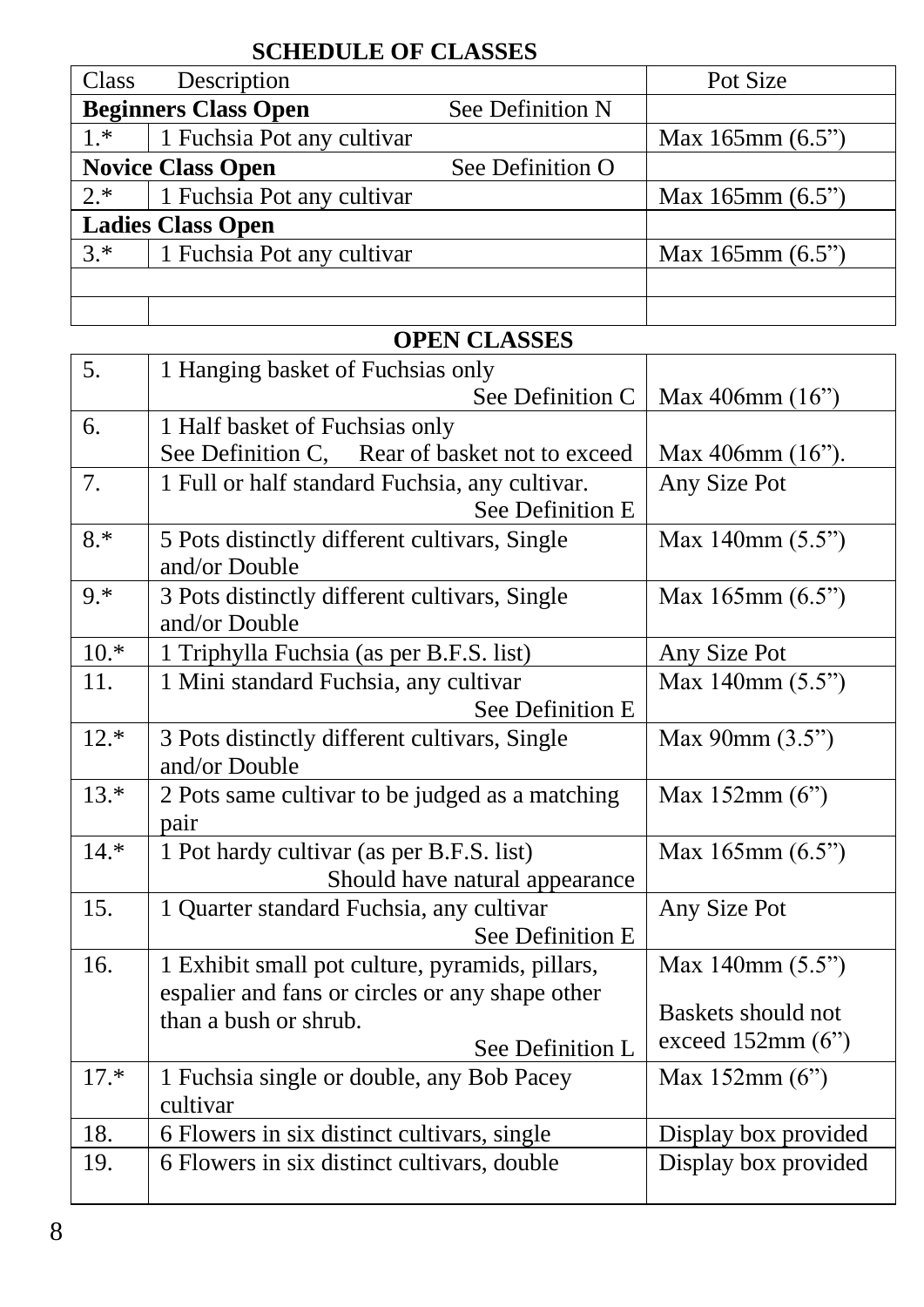| 20. | 1 Fuchsia Plant, any cultivar raised before 1914. | Any Size Pot          |
|-----|---------------------------------------------------|-----------------------|
|     | Should have natural appearance.                   |                       |
| 21. | A Fuchsia Bonsai Exhibit.                         | Must be in Bonsai     |
|     | Decorative top dressing may be used               | style container       |
| 21a | 1 Fuchsia (any cultivar)                          | Only $65mm(2.5")$     |
| 22. | 1 Pelargonium (Zonal, Regal, Angel, Stellar)      | Max $165$ mm $(6.5")$ |
| 23. | 1 Double Tuberous Begonia                         | Max $203$ mm $(8")$   |
| 24. | Any other flowering pot plant. 1 plant per pot    | Max $(6.5")$          |
| 25. | Coleus 1 Plant                                    | Max 175mm (7")        |
| 26. | Begonia Rex 1 Plant                               | Any Size Pot          |
| 27. | Any other non-flowering pot plant                 | Max $165$ mm $(6.5")$ |
| 28. | 1 Plant (except Fuchsia) any size, shape or form: |                       |
|     | any size pot or container not eligible to be      | Any Size Pot          |
|     | entered in any other class or variety             |                       |
| 29. | 1 Patio container, must contain at least one      |                       |
|     | Fuchsia.                                          |                       |

#### **MEMBERS ONLY CLASSES**

| 30.    | 1 Exhibit of 3 Fuchsias<br>One single, one      | in $90mm(3.5")$            |
|--------|-------------------------------------------------|----------------------------|
|        | double, one triphylla                           |                            |
| $31.*$ | 3 Pots any cultivar                             | Max $165 \text{mm} (6.5")$ |
| 32.    | 1 Pot any cultivar trained as a bush.           | Min $127mm(5")$ ,          |
|        | See Definition A                                | Max $165$ mm $(6.5")$      |
| $33.*$ | 1 Pot any cultivar single                       | Min. $152mm(6")$           |
|        |                                                 | Max $165$ mm $(6.5")$      |
| $34.*$ | 1 Pot any cultivar.                             | Max 140mm (5.5")           |
| $35.*$ | 1 Pot Triphylla (as per B.F.S list)             | Max $165$ mm $(6.5")$      |
| 36.    | 1 Pot Triphylla (as per B.F.S. list)            | Max $90mm(3.5")$           |
| $37.*$ | 1 Pot any cultivar                              | Any Size Pot               |
| 38.*   | 1 Pot of unnamed free cutting                   | Max $165$ mm $(6.5")$      |
| $39.*$ | 1 Pot any cultivar                              | Max $90mm(3.5")$           |
| 40.*   | 1 Pot ornamental or variegated-leaved cultivar. | Max $165$ mm $(6.5")$      |
|        | <b>Excluding Tom West</b>                       |                            |
| $41.*$ | 1 Pot Tom West cultivar                         | Max 165mm (6.5")           |
| 42.*   | 1 Pot any species, (as per B.F.S. lists         | Any Size Pot               |
|        | Should have natural appearance                  |                            |
| $43.*$ | 1 Pot any Encliandra (Breviflora) section.      | Min $127mm(5")$            |
|        | Should have natural appearance                  | Max 203mm (8")             |
| 44.*   | 1 Pot any cultivar double                       | Max $165$ mm $(6.5")$      |
| $45.*$ | 1 Pot any cultivar, raised by George Roe.       | Max $165$ mm $(6.5")$      |
| 46.*   | 1 Pot - to be viewed from the front             | Any Size Pot               |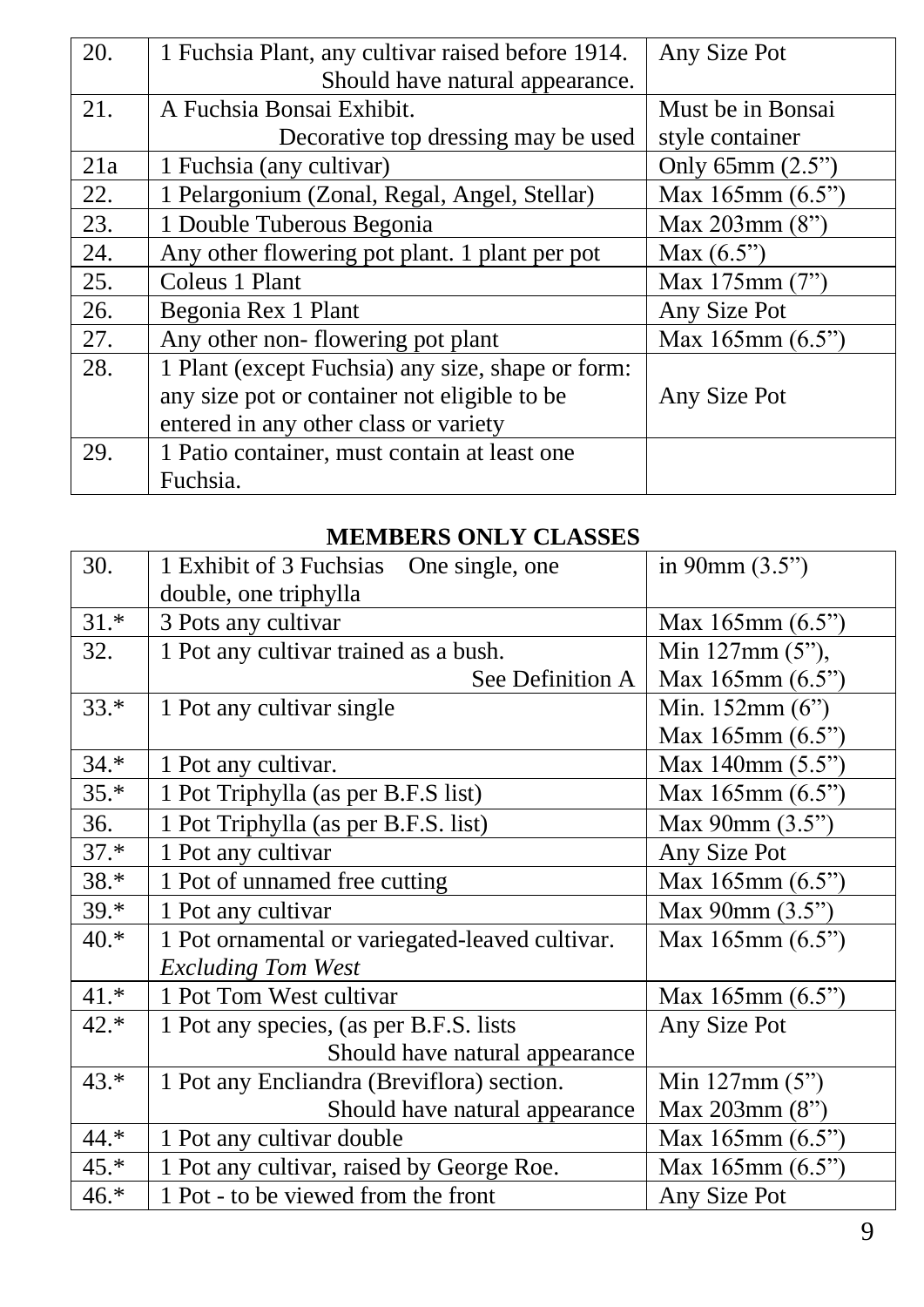| 47. | 1 Hanging pot                                    | Diameter         | Max $152mm(6")$       |
|-----|--------------------------------------------------|------------------|-----------------------|
|     |                                                  | See Definition G |                       |
| 48. | 1 Hanging pot                                    | Diameter         | Max 216mm $(8.5")$    |
|     |                                                  | See Definition G |                       |
| 49  | 1 Commercial wall pot of Fuchsias See Rule 13    |                  | Max $360$ mm $(14")$  |
| 50. | 1 Pot of Fuchsia/s of the more unusual cultivar. |                  | Any Size Pot          |
|     | See Definition M                                 |                  |                       |
| 51. | 1 Pot triphylla type NOT listed in the BFS       |                  | Max $165$ mm $(6.5")$ |
|     | approved list of triphyllas.                     |                  |                       |
|     |                                                  |                  |                       |
| 52  | 1 Pot Celia Smedley cultivar (from free cutting) |                  | Max $165$ mm $(6.5")$ |
|     |                                                  |                  |                       |

# *Classes marked with \* must be bush or shrub trained – see definitions A & B.*

Trophy presentation will take place at the August Members meeting (23rd) at Wollaton.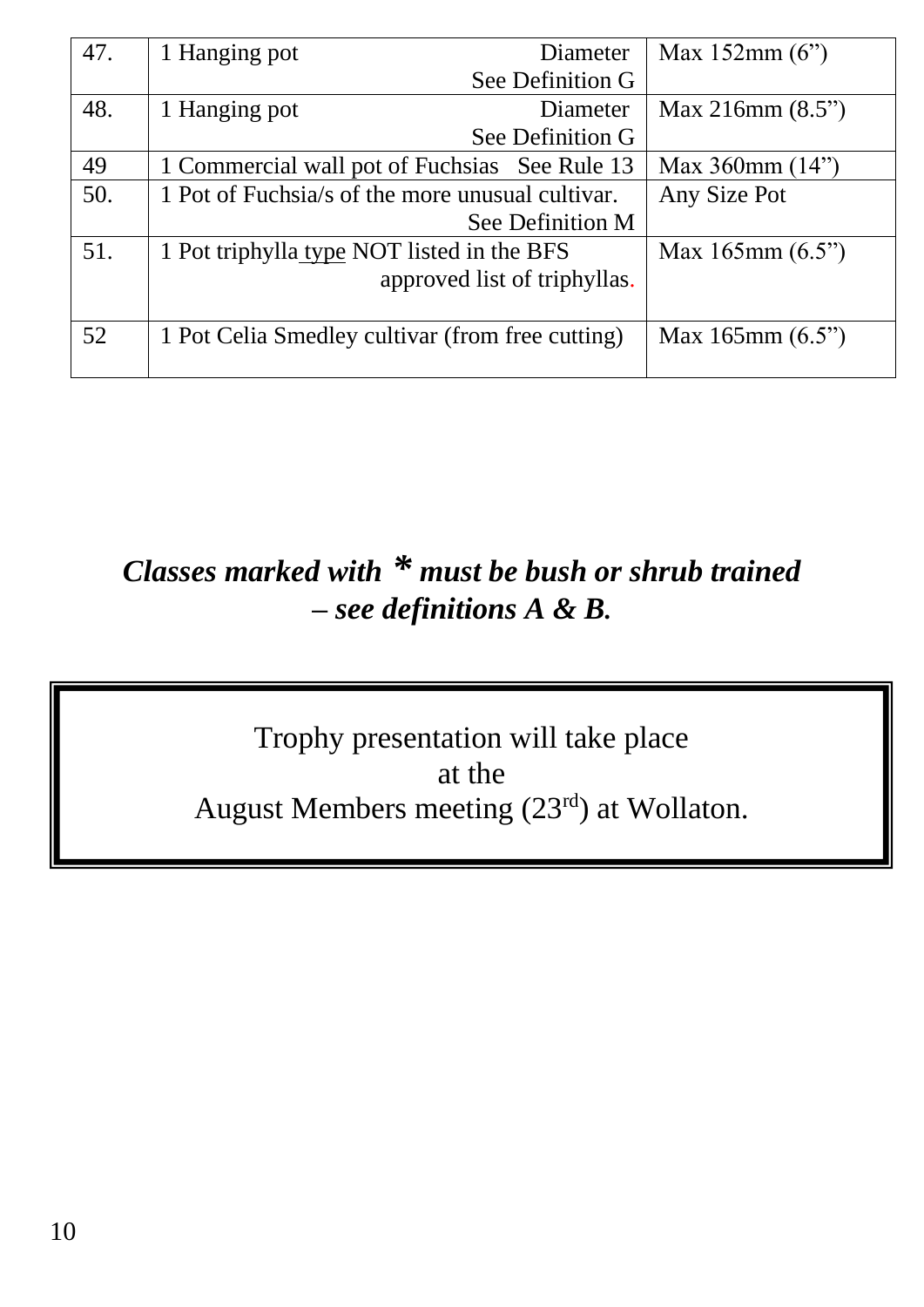# VARIETIES FOR CLASS 17 VARIETIES FOR CLASS 45

Aubrey Harris May Blossom Alison Ewart Bambini Meg Alison Sweetman Benjamin Pacey Moonshot Amanda Jones Betty Wass Paula Johnson Billie Roe Belvoir Belle Pearl Drops Carol Peat Belvoir Lakes Pearl Farmer Carol Roe Blue Lake Pink Boquet Celia Smedley Blue Sails Pink Veil Cropwell Butler Blue Veil **Remus** Remus **Dr Manson** Bobs Best Robin Pacey Dr Robert Bobs Choice Rutland Water Eleanor Leytham Brenda White Sharon Allsop Elizabeth Brown Carefree Show Time Evansons Choice Carla Johnson Stathem Surprise Firenzi City of Leicester String of Pearls Forest 78<br>
Cymon Student Prince George H Cymon Student Prince George Henry Roe Edna W Smith Sunbird Glyn Jones English Rose Ted Perry Gordon Thorley Esther Devine Tom Pacey Granpa Bleuss Golden Tolling Bell Torchlight Harlequin Gypsy Girl Torville & Dean Heidi Purpurn Julie Vi Whitehouse Jean Ewart Kerry Ann **West Wong State Communist Communist** June Bagley Lucy Harris Win Pettener Ken Jennings<br>
Mary Rose Woodnook Ken Sharp Mary Rose Woodnook Ken Sharp

# BOB PACEYS CULTIVARS GEORGE ROE CULTIVARS

Khada Lady Thumb Maureen Munro Micky Goult Nellie Nuttall Patricia Ewart Paul Roe Pirbright Purple Ann Red Ace Ron Ewart Sheila Montalabetti Shelia Orr Shelford Southwell Minster Radcliffe Bedder Vivian Miller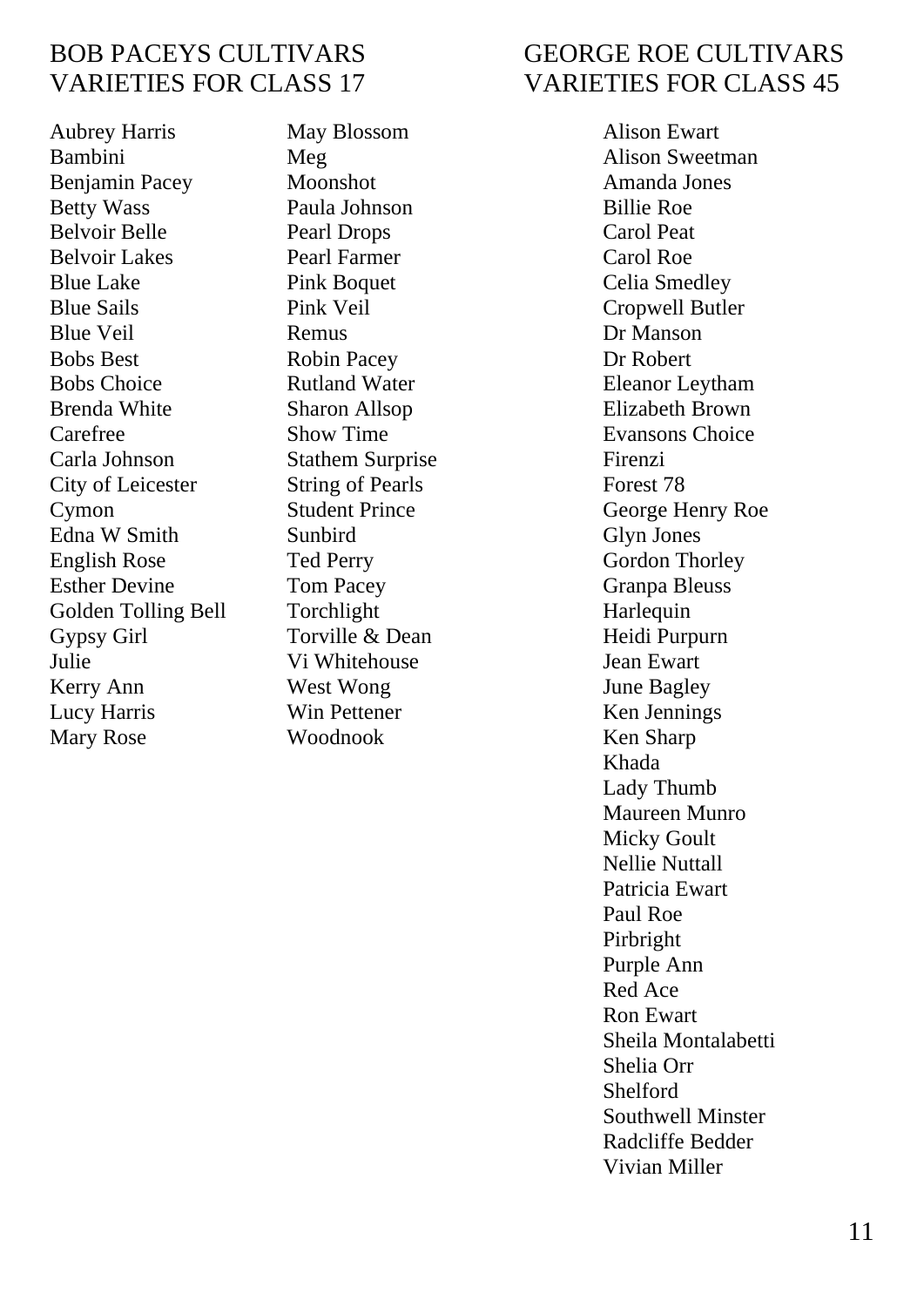# **SPECIAL PRIZES for Class Winners**

| June Lemon Trophy                      | : -Winner Class 3   |
|----------------------------------------|---------------------|
| Nottingham and Nott's Challenge Trophy | : -Winner Class 8   |
| <b>Christine Fenson Trophy</b>         | : -Winner Class 9   |
| Hanslope Trophy                        | : -Winner Class 11  |
| Cliff Gadsby Memorial Trophy           | : -Winner Class 12  |
| Arena Promotions Mark Wrixton Cup      | : -Winner Class 13  |
| Hanslope Bowl                          | : -Winner Class 14  |
| <b>Thomas Price Vase</b>               | : -Winner Class 16  |
| <b>Bob Pacey Memorial Trophy</b>       | : -Winner Class 17  |
| Rosette                                | : -Winner Class 18  |
| Rosette                                | : -Winner Class 19  |
| Rosette                                | : -Winner Class 22  |
| Rosette                                | : -Winner Class 25  |
| Christine Ann Cocking Bowl             | : -Winner Class 30  |
| G H Roe Rose Bowl                      | : -Winner Class 31  |
| Nottingham & Notts Shield              | : -Winner Class 32  |
| Rowley Trophy                          | : -Winner Class 33  |
| The Frank Otter Trophy                 | : -Winner Class 34  |
| Arena Promotions Scroll, Triphylla     | : -Winner Class 35  |
| Joe Bragg Memorial Trophy              | : -Winner Class 38  |
| Arena Promotions Scroll                | : - Winner Class 39 |
| The Smith Trophy                       | : -Winner Class 42  |
| Katie Sisson Bowl                      | : -Winner Class 43  |
| Dobson Williams Trophy                 | : -Winner Class 44  |
| George Roe Memorial Trophy             | : - Winner Class 45 |
| <b>Ben Calton Trophy</b>               | : -Winner Class 49  |
| Harvey Sisson Bowl                     | : -Winner Class 50  |

## NOTICE TO TROPHY WINNERS

Exhibitors that win trophies are responsible for their safekeeping and will be expected to claim on their home contents insurance for any loss or damage to any such property belonging to the Nottingham & Notts Fuchsia Society or otherwise reimburse the society from their own pocket.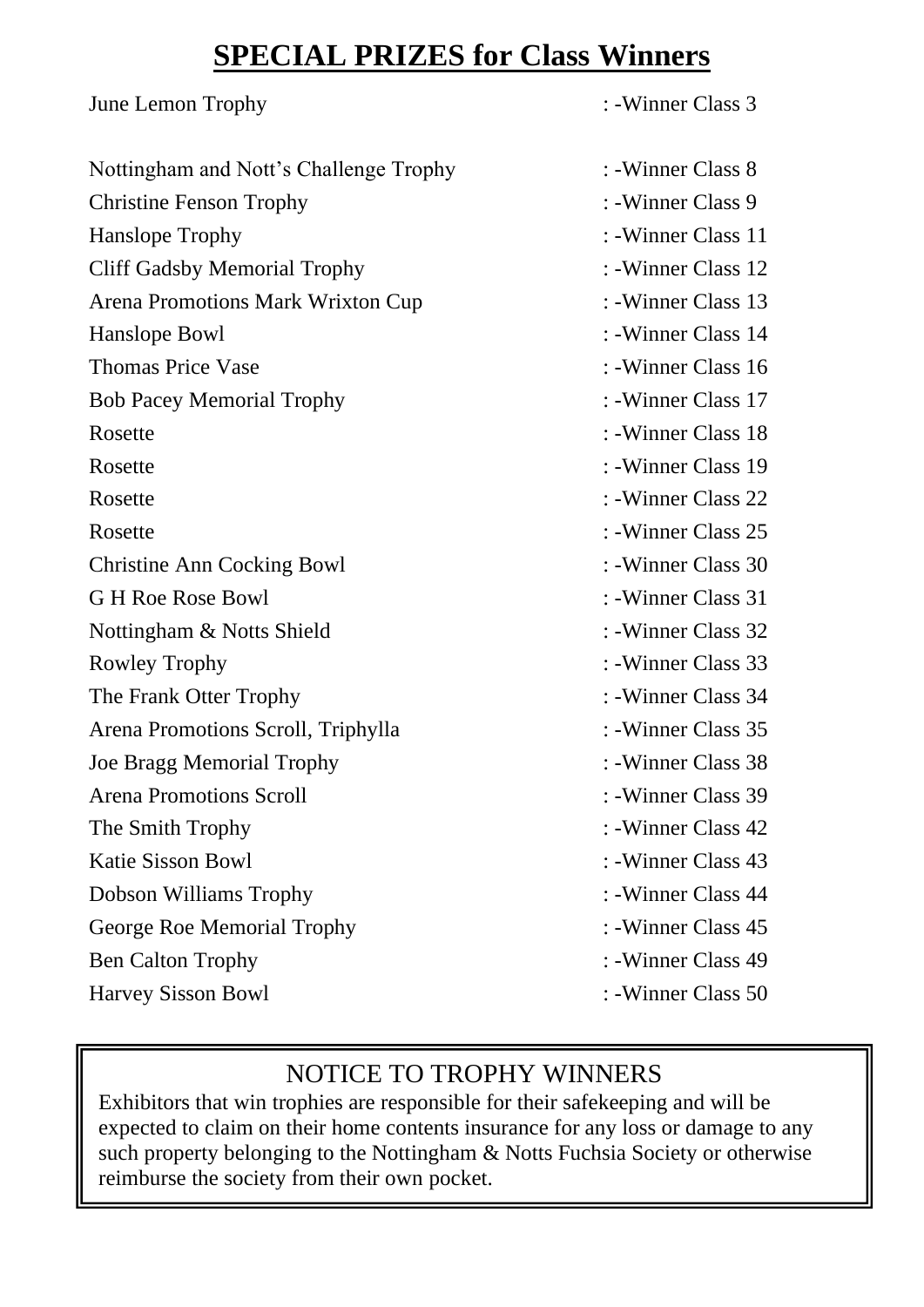# **SPECIAL PRIZES**

| Nottingham and Nott's Silver Salver<br>& Rosette | :-Best Fuchsia Exhibit or plant in Show |                                                                   |  |
|--------------------------------------------------|-----------------------------------------|-------------------------------------------------------------------|--|
| B.F.S. Bronze medal                              |                                         | :- Best Fuchsia in Members classes                                |  |
| B.F.S. Crested Spoon                             |                                         | $: R/U$ to Best in Members classes                                |  |
| Khada Shield & B.F.S. Rosette                    | :- Best Fuchsia in Open classes         |                                                                   |  |
| The President's Award                            |                                         | $\therefore$ Exhibit chosen at the discretion of<br>the President |  |
| Garden News Shield                               |                                         | :- Most points in Open classes                                    |  |
| Garden News Shield                               |                                         | :- Most points in Members classes                                 |  |
| Jackson Trophy                                   |                                         | :- Most points in Beginner's class                                |  |
| Garden News Shield                               |                                         | :- Most points in Novices class                                   |  |
| Cliff Gadsby Rose Bowl                           | #                                       | :- Best British Cultivar in Show                                  |  |
| Margaret Lilian Roe Memorial Rose Bowl           | #                                       | :- For Best Margaret Roe in Show.                                 |  |

*# It is the responsibility of the exhibitor to place one of the cards supplied (from the Show Managers table) in front of their exhibit to indicate its entry for this award*

| The Geoffrey Smith Triphylla Trophy  | :- For the Best Triphylla in Show    |
|--------------------------------------|--------------------------------------|
| Mansfield Brewery Trophy             | :- Best Exhibit in classes $5 & 6$   |
| Garden News Shield                   | :- Best Exhibit in classes $7 & 15$  |
| Greenwood Cup                        | :- Best Exhibit in classes 24 & 27   |
| Home Brewery Cup                     | :- Best Exhibit in classes $47 & 48$ |
| National Begonia Society Rosette     | :- Best Begonia in class 23 & 26     |
| Banksian Medal (see note on page 13) | :- Most Points in Show               |

# **PRIZE MONEY**

| <b>OPEN CLASSES</b>       | 1 <sup>st</sup> Place | $2nd$ Place | $3rd$ Place |
|---------------------------|-----------------------|-------------|-------------|
| Classes $5.6.7.9 \& 12$   | £2.50                 | £1.50       | £1.00       |
| Class 8                   | £5.00                 | £3.50       | £1.50       |
| All other classes         | £1.50                 | £1.00       | £0.50       |
| <b>MEMBERS CLASSES</b>    |                       |             |             |
| Classes $30 & 31$         | £2.50                 | £1.50       | £1.00       |
| All other members classes | £1.50                 | £1.00       | £0.50       |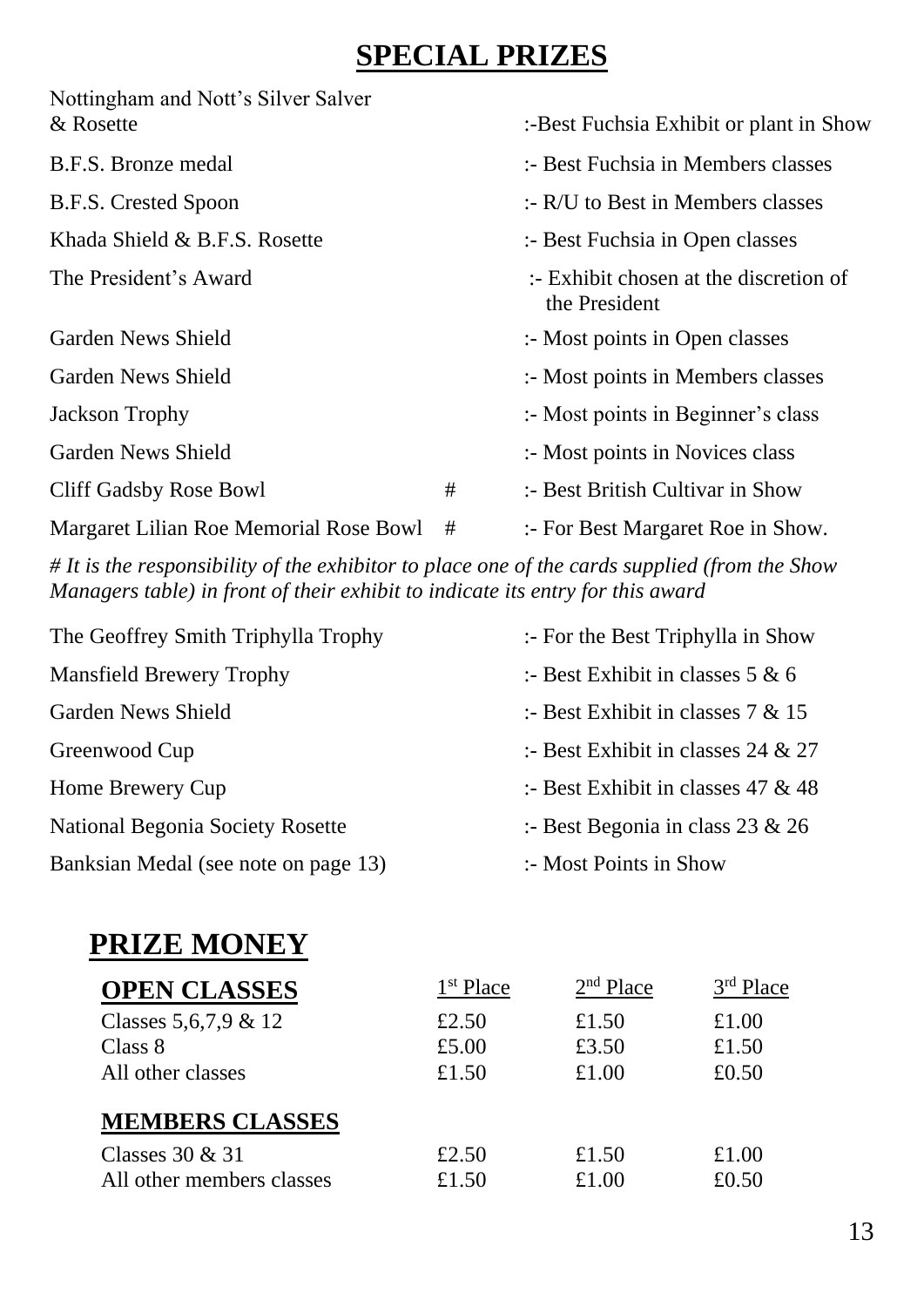#### Please Note

# Royal Horticultural Society Banksian Medal

As an affiliate of the RHS the Nottingham & Notts Fuchsia Society has been given a Banksian Medal to award at the show. According to the RHS Horticultural Show Handbook this medal can only be awarded to the exhibitor who receives the highest number of place points at the show.

Recent previous winners of the Banksian Medal (in the last two shows) are not eligible for consideration this year.

Winner in 2020 Due to Covid restrictions the 2020 show was a photographic competition only and no Banksian Medal was awarded.

Winner in 2021 Mr L Clements

# **Other Attractions at our Annual Show include**

Plant Sales Craft Sales Cake Stall Refreshments